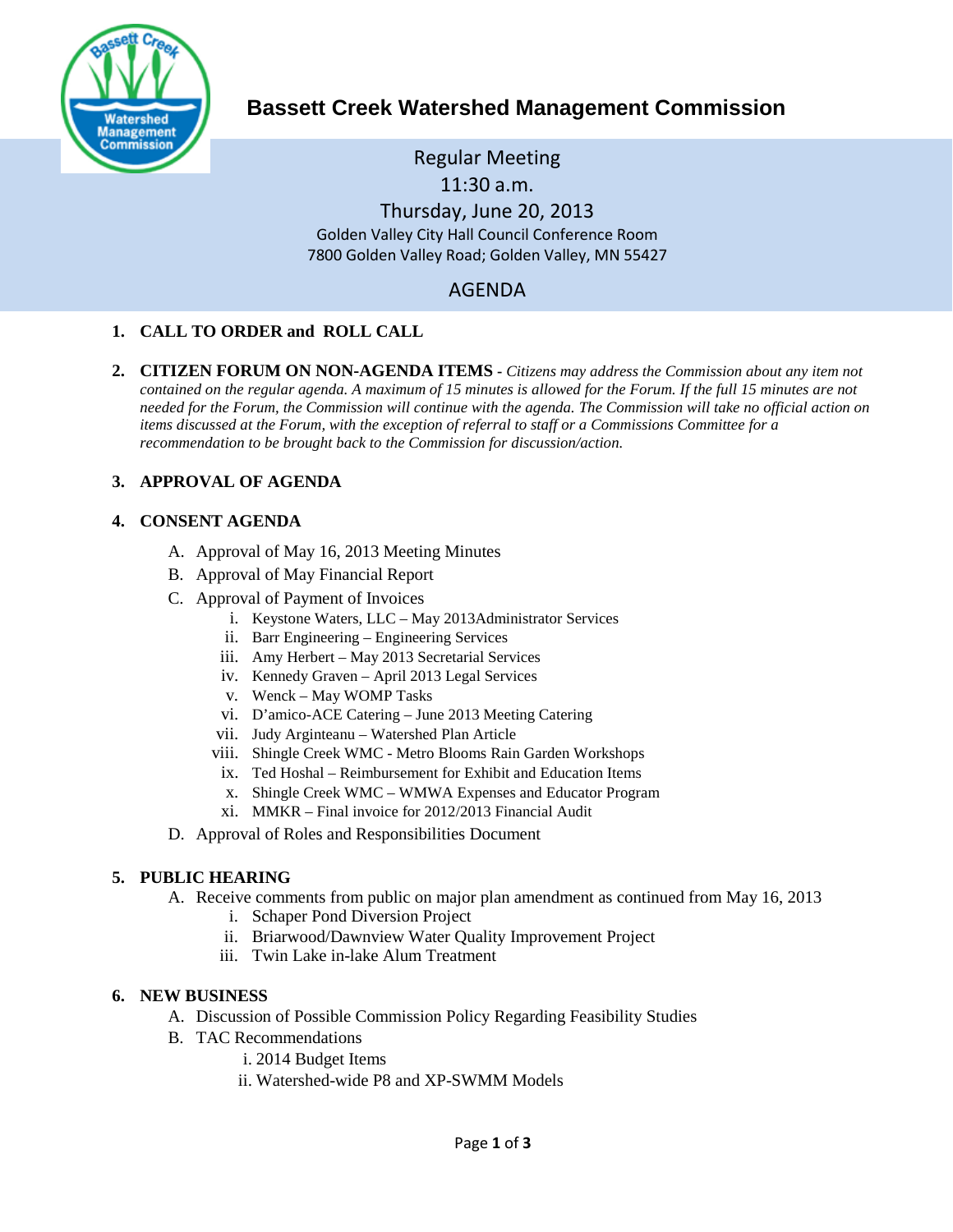# **7. OLD BUSINESS**

- A. Consider Draft 2014 Commission Budget
- B. Receive Update on Next Generation Plan Development
	- i. Report on Watershed Summit Attendance and Outcomes
	- ii. Additions to Website
	- iii. Preparation for June 24, 2013 Commission and TAC Workshop to Prioritize Issues
	- iv. Reminder of July 18, 2013 (8:30 a.m.; Plymouth City Hall) Commission Meeting to Begin Development of Watershed Goals
- C. Letter from Golden Valley re: Lakeview Park Pond Project
- D. Approval to Submit Major Plan Amendment for 90-day Review
- E. Reimbursement to Meadowbrook Elementary for 2010 Project
- F. Next Steps with JPA Amendment

## **8. COMMUNICATIONS**

- A. Administrator's Report (attached)
- B. Chair
- C. Commissioners
- D. Committees
	- i. Update on MPCA Chloride Project (verbal)
	- ii. Next Generation Plan Steering Committee Meeting Notes (5/20/13)
	- iii. Budget Committee Meeting Notes (6/10/13)
- E. Legal Counsel
- F. Engineer

# **9. INFORMATION ONLY (Information online only)**

- A. Upcoming Events and Notices
- B. Links to Water Related News Articles
- C. Grant Tracking Summary and Spreadsheet
- D. Water Blues Green Solutions Documentary Trailer: [www.waterblues.org](http://www.waterblues.org/)
- E. BWSR 2013 Legislative Summary
- F. Minnesota Assoc. of Watershed Districts Summer Tour, New Ulm<http://www.mnwatershed.org/>

## **10. ADJOURNMENT**

## **Upcoming Meetings**

- **Monday June 24<sup>th</sup> Bassett Creek Watershed Tour** Load bus at 12:45 p.m., depart at 1:00 from Golden Valley City Hall, return at 4:00
- **Monday June 24<sup>th</sup>** Commission and TAC Workshop Immediately following Watershed Tour 4:30 – 6:30 p.m.; Council Conference Room; Golden Valley City Hall; Purpose: to prioritize issues for Watershed Plan
- Monday July 1<sup>st</sup> Next Generation Plan Steering Committee Meeting 4:30 6:00 p.m.; Brookview Golf Course meeting room, 200 Brookview Parkway, Golden Valley.
- **Thursday July 18<sup>th</sup>** Special Commission Meeting 8:30 a.m. 12:00 p.m.; Medicine Lake Room; Plymouth City Hall; Purpose: begin to develop goals for Watershed Plan + regular Commission business